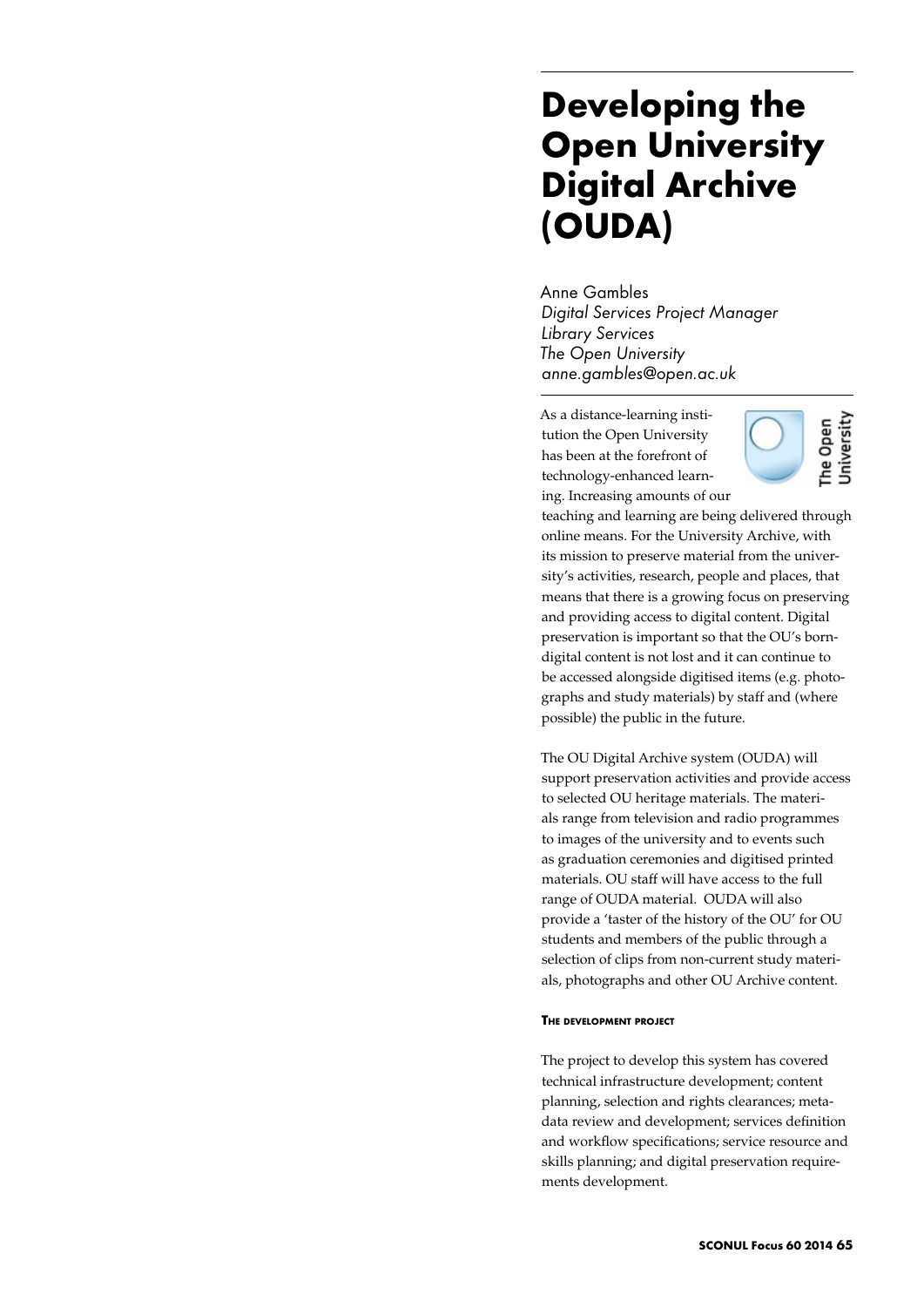

## *Fig. 1 OUDA homepag*

#### **Repository selection criteria**

New items will be added to OUDA in accordance with the OU Digital Preservation Policy selection criteria and will be managed through a content plan overseen by a Governance board.

#### **Infrastructure**

OUDA is based around Fedora, an open source, community-based initiative that uses highly flexible XML-based digital library architecture to store and describe content. The software sits on a robust and resilient infrastructure with mirroredservers and a staging environment.

The desire to provide access to a growing number of collections and a broad range of content types to a variety of stakeholders has led us to design a front end working with a designer from the university's Learning and Teaching Solutions unit. User-interface development has been iterative, drawing on expertise from within Library Services and working with the OU's Institute of Educational Technology. Two rounds of usability testing with staff from across campus have informed the design and enabled us to identify

and resolve issues. We have implemented a range of tools and functionality within the interface, including a page-turner to display digitised printed materials, a media player and search facets.

By adopting a linked data approach (using the outcomes from the Jisc-funded STEL- $LAR<sup>1</sup>$  project), OUDA is able to make use of this technology to link easily to other datasets. So alongside content contained in OUDA there are links to related material in OpenLearn http://www.open.edu/openlearn/ and iTunes U http://www.apple. com/uk/education/itunes-u/.

## **Metadata**

Currently there are four main collections of OU archive materials within OUDA available to OU staff: OU study materials (including archived Virtual Learning Environment [VLE] websites); historical OU TV and radio; historical OU Images; and broadcast (non-teaching) programmes. As there are several different types of material within the collections (e.g. archived websites, printed materials, images, video and audio), several metadata profiles have

been developed based on international metadata standards (e.g. MODS, VRA Core4, EBUCore, XCRI).

Within the OUDA study materials collection we aim to show the various different types of materials that are included within a taught module (previously known as a course). The OUDA module record includes links to digitised study materials that are part of the module, such as audio and video programmes or text materials. This relationship structure is complex and has needed significant effort to describe. Digital items may also have related materials, for example a video may have a digitised transcript. Archiving and enabling users to explore the connections between inter-related distance-learning materials within a Fedora digital library is a unique approach. For the first time we are able to view all the materials for a module in one place due to the relationships we have made in the metadata (see Fig. 2).

#### **Launch plans**

The OU Digital Archive is being launched as a pilot to staff in the OU in early 2014, prior to public release later in 2014.